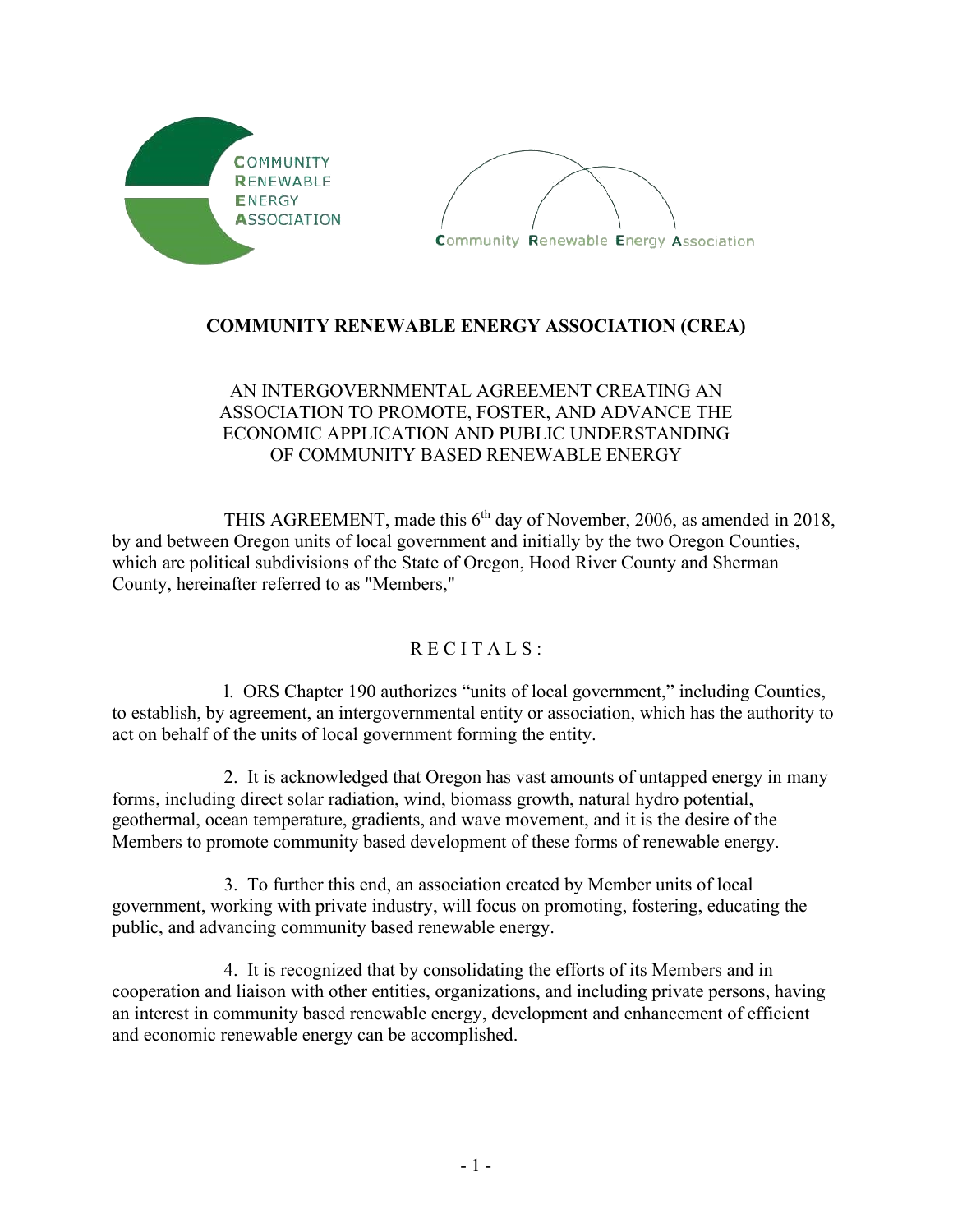## A G R E E M E N T :

In consideration of the mutual covenants of the Members, each to the other giving, the parties do hereby agree as follows:

**Section 1.** The Members hereby establish an intergovernmental entity for the purpose of operating and administering community renewable energy programs and services. To accomplish these purposes, the intergovernmental entity shall have all the powers to the fullest extent now or hereafter granted or allowed by the laws of the State of Oregon.

**Section 2.** The intergovernmental entity hereby created shall be known as COMMUNITY RENEWABLE ENERGY ASSOCIATION (CREA) and its principal office shall be as determined by its Board of Directors.

**Section 3.** The primary purpose of CREA shall be:

a. To support creating business and economic opportunities through renewable energy development in a competitive environment. We support use of free enterprise principles to create economically and environmentally responsible electric generation within the State of Oregon.

b. To promote, foster and advance, through cooperative action**,** renewable energy industry of the State served by the Association, the economic application and public understanding of renewable energy.

c. To provide cooperation and liaison with other persons, organizations and institutions having an interest in community based renewable energy.

d. To cooperate in and contribute towards the enhancement of widespread understanding of the various applications of community renewable energy through public and professional activities.

e. To engage in any lawful activity that will enhance the efficient and economic progress of community based renewable energy industry and inform the public of its scope and character, such as, but not limited to, collecting and disseminating market and trade statistics and other useful information; to carry on and assist in research investigations and experiments; to conduct conferences and produce publications, and to conduct trade promotion activities.

f. To voluntarily extend aid or assistance, financial or otherwise, and to cooperate with such private or governmental bodies, corporations, associations, institutions, societies, agencies or persons as are now or may hereafter be engaged in whole or in part in furtherance of the objectives and purposes herein named.

g. To act as intervenor spokesperson and lobbyist at PUC and legislative hearings and other public forums.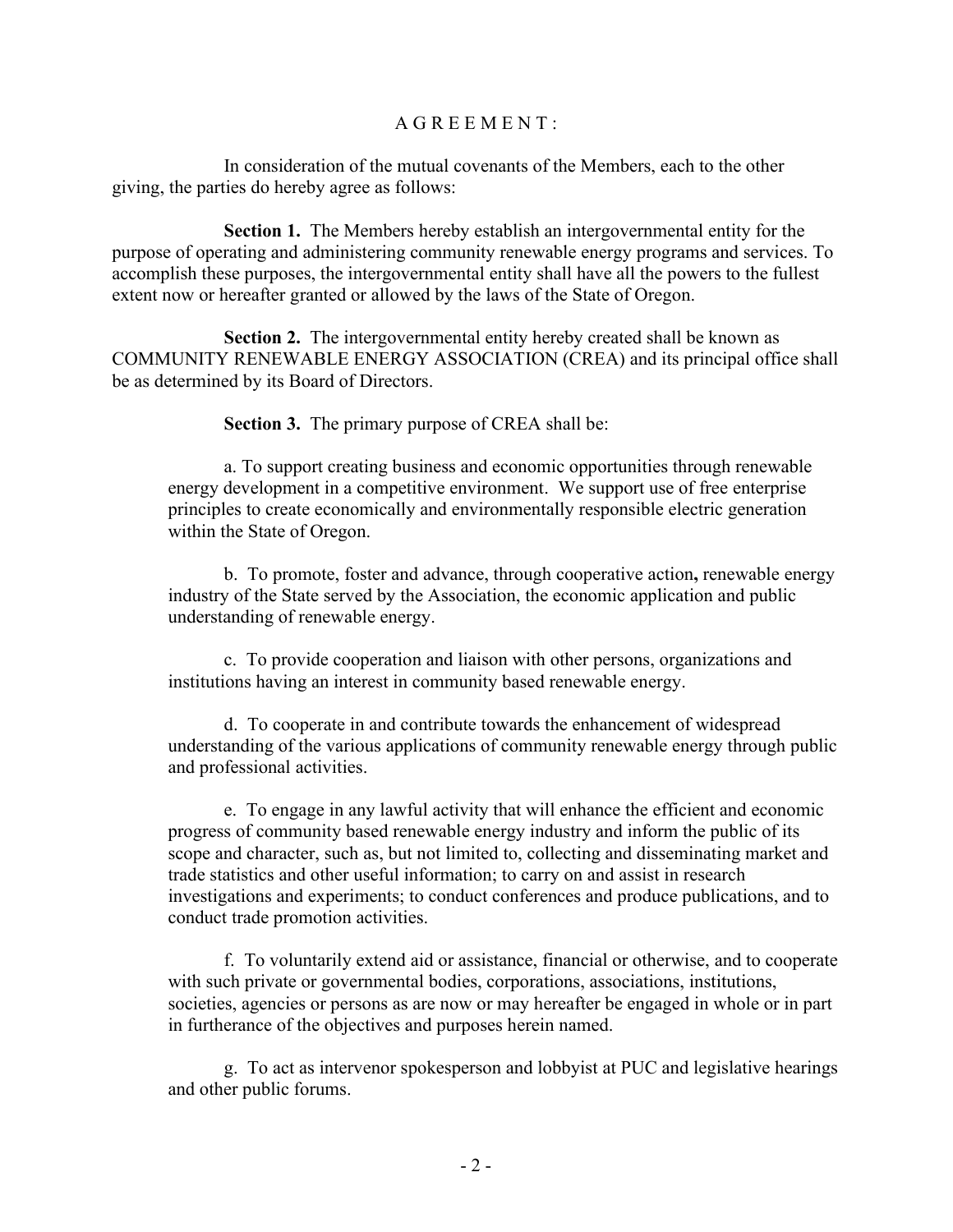h. To provide technical support for member communities engaged in activities with commercial renewable energy projects in the form of tax incentive assistance, siting support, assistance with transmission issues, and other support for members as appropriate.

**Section 4.** The powers of CREA shall be vested in its Board of Directors, which shall consist of one (1) Board Member appointed from each of the participating Members made up from units of local government. Although this agreement is originally executed by two counties, it is anticipated that other local governmental units shall join from time-to-time and may be included as part of CREA by receiving the approval of the then existing Members and executing this agreement. All rules concerning establishment of a quorum and voting shall be set forth in the Bylaws adopted by the Board of Directors.

**Section 5.** The Board of Directors shall elect an Executive Committee in accordance with the Bylaws adopted by the Board of Directors. The Executive Committee shall perform the duties and have the powers and responsibilities as set forth in the Bylaws adopted by the Board of Directors.

**Section 6.** The Board of Directors shall adopt Bylaws for CREA, which shall set forth the rules by which the association shall be run and the Bylaws may be amended from timeto-time by the Board of Directors. The Bylaws may also provide and allow for ex officio members of the Board of Directors, who may also serve on the Executive Committee in accordance with the Bylaws.

**Section 7.** This agreement may be terminated only by unanimous vote of all of its Members and subject to any covenants made with any bond holders or other financing parties. Notwithstanding this requirement for termination, any Member may withdraw from CREA by giving sixty (60) days advance written notice to all of the other Members of its intent to do so.

Withdrawal of a Member shall not relieve it from any and all obligations assumed by the Member or its taxpayers prior to withdrawal and such obligations shall continue to be binding until they are satisfied.

In the event this agreement is terminated as to all of its Members, the remaining assets shall be distributed pro-rata to the Members who were Members at the time of termination, based upon the formula of how each Member contributed to such assets, and all liabilities, if any, shall be distributed and born by each of the Members in the same manner and based upon the same formula used for the distribution of assets.

**Section 8.** In carrying out its functions, CREA may:

a. Employ staff, retain consultants, or obtain the personal services of employees of Members under agreement with the Members involved;